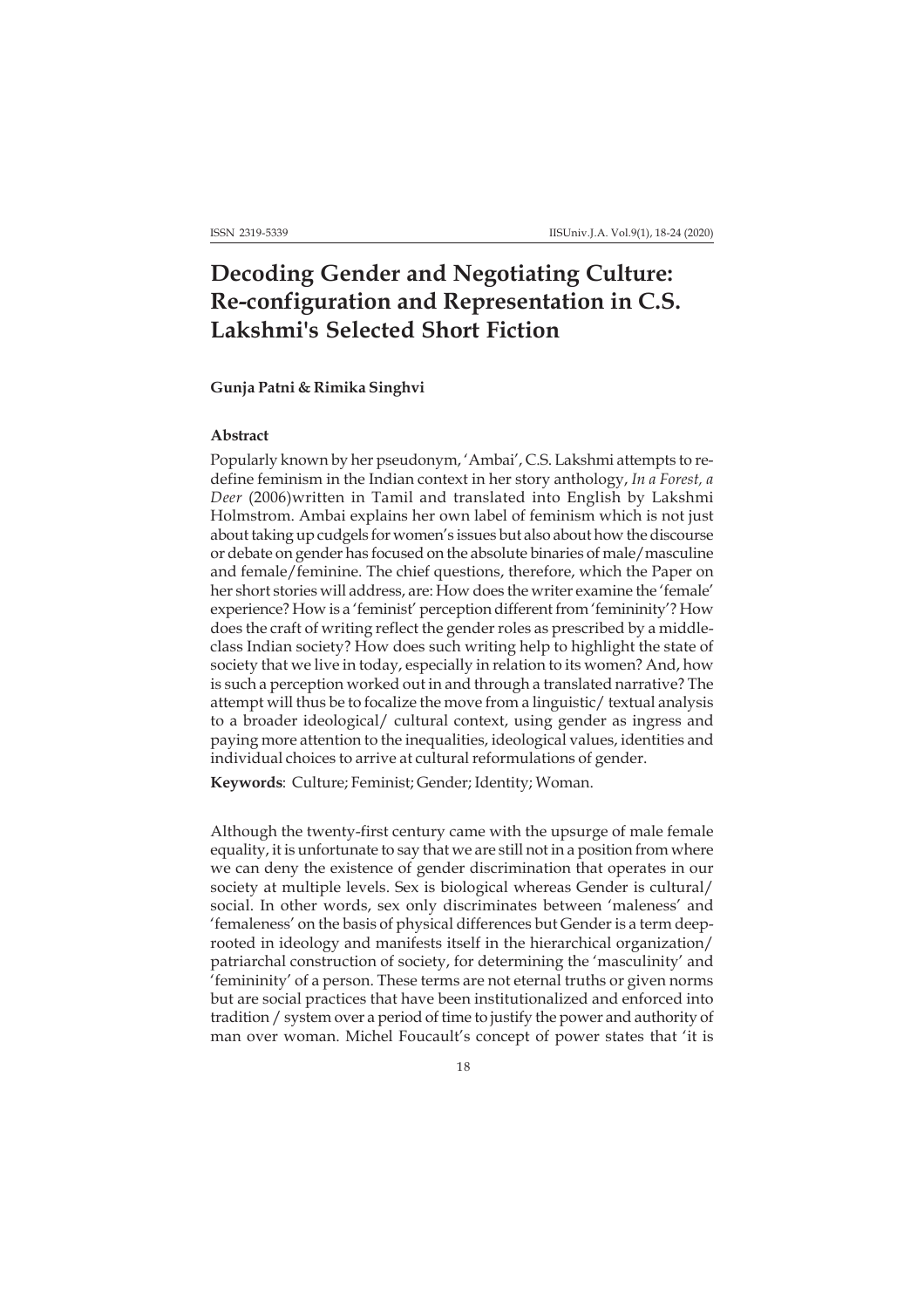something that is exercised rather than possessed' (Ann Brooks: 50) and so he maintains that the structural models of power operates within society through institutional arrangements like education, laws, work. These agencies levy control over the body, mind and emotions of human being and creates hierarchical forms of power. It is this power that creates discrimination between male and female, rich and poor and white and black etc.

Both men as well as women are attached to various stereotypes but women especially to negative ones. Jyoti Prasad Saikia, in his book *Gender: Themes and Issues* (2017), quotes L.L. Lindsey's views on gender: "The assignment of negative stereotypes can result in sexism, the belief that the status of female is inferior to the status of male."(4) Lindsey further expresses her views on patriarchy as perpetuating sexism and leading to the oppression of women. Saikia goes on to opine that "Gender involves differences in power, in terms of both 'power to' (encompassing legal and informal rights) and 'power over'(access to resources as well as the pursuit of knowledge and personal goals). (9) It is precisely such an understanding of gender that drives C.S. Lakshmi's feminism which for her is not just about taking up cudgels for women but also for examining as to how the discourse on gender has, all along, rendered human beings as absolute/exclusive male/ masculine and female/feminine.

C.S. Lakshmi (1944 - ) who writes under the pen name 'Ambai' is a noted Tamil feminist author (well-known for short stories) and independent researcher in women's studies. Her works reflect the passionate espousal of the cause of women, relationships, love, space, quest, identity, harmony, self-discovery, and the like. Her translator, Lakshmi Holmstrom, has painstakingly recorded the impressions and textures of the original stories (written in Tamil)in the story collection *In a Forest, a Deer* (2006)thus traversing the distance between the languages. Ambai opines in the 'Foreword' to the anthology: "This magic of a story taking shape in another language can happen only if, like pushing a fishing boat into the sea, a translation gently nudges a story into the vast ocean of another language." (IFD:i)

Most of the women characters in the stories how a desire for independence, individuality, autonomy and space. They embody culture and, throughout their life, participate in the politics of cultural identity which is evident through their language, caste and/or region. In an article entitled "Bodies Called Women: Some Thoughts on Gender, Ethnicity and Nation", Ambai talks about tradition as a not so stable and fixed notion for it contains within it, elements that keeps getting erased and reformed. Her focus, therefore, is to examine the notion of unbroken tradition that remains forever unchanged and according to which women are the sole bearers of cultural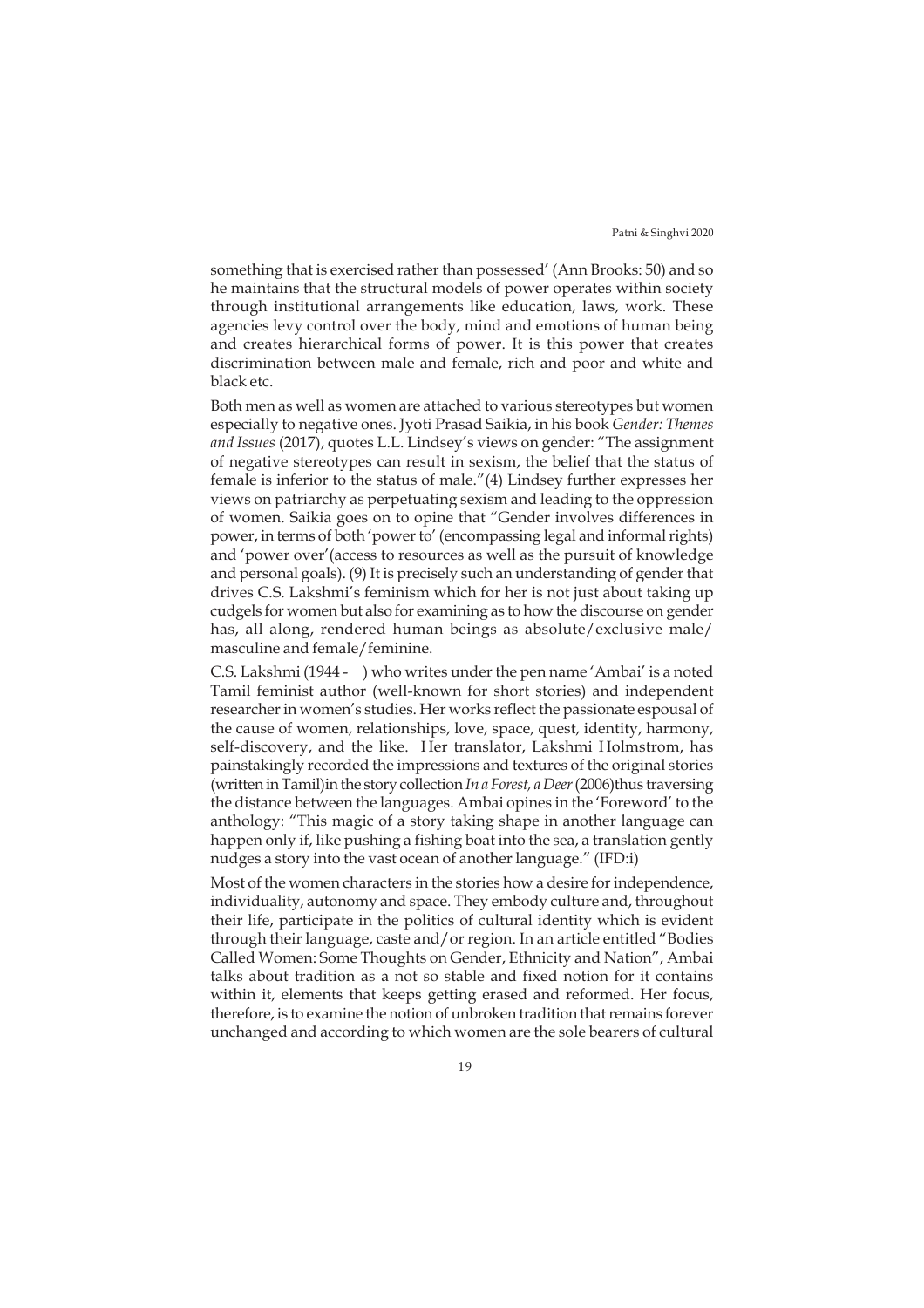and national identity. Their body becomes the carrier of the traditional markers of culture and identity. In other words, how a woman lives, how she dresses up, what she reads and each and every decision related to her body as well as life is a point of debate and discussion for it is believed that she is the guarantor of the 'purity' of lineage.

In the Indian society, it is wifehood and motherhood that are still considered the sole aim of a woman's life. In the story "Journey1", the protagonist discards all the outward symbols of matrimony and wifehood such as the 'tali' and asserts her individuality and single status. If a woman has an opinion on married people's behaviour and/or their children, it is assumed that "she is not even married. What does she know about the joy of children." (IFD: 16-17)

In another story entitled "Camel", the simile of comparing the nose-pin of a woman with that of a camel's piercing and threading of a rope through it, is full of satire and mockery. The rogue camel was 'punished' just as Surpanaka got her nose cut because she had dared to deck herself up with jewellery to declare her love. In the words of Jasbir Jain: "Jewellery is one of the great hindrances to self-respect, a great material bargaining counter, a dividing line between rich and poor, a married woman and a widowed one, as also between men and women." (94)

In order to 'tame' a woman, physical pain is inflicted upon her, couched in the guise of custom and tradition, to subdue and control her from running wild (tasting freedom). In fact, marriage, house, customs, etc. serve as the mechanism for controlling female sexuality.

Ambai's rigorous feminism is further revealed in the story "Direction" wherein she narrates the tale of Lord Vishnu and Goddess Lakshmi declaring the latter too as an *Adishesha* lying on her serpent-bed. The gendered categorization of male and female, depending on the sex they are born with, is attached to a person since birth. In fact, it is the anatomy/ bodies that are granted meaning and which give value to their sex in different ways. In the opinion of V. Geetha, the framing of norms of different roles and responsibilities from males and females, that are expected in a patriarchal society, is nothing but to fix/limit their areas of work, style of clothing, right to education as well as choice of learning; but, what is most important behind this distinction is the access to resources and power which consolidates the position of the male as superior and more powerful than the female.

Ambai also highlights a very gendered view of society whether it be a concern with matters of cleanliness in the story entitled "Direction" or the choice of an academic subject in the story "First Poems" or riding a vehicle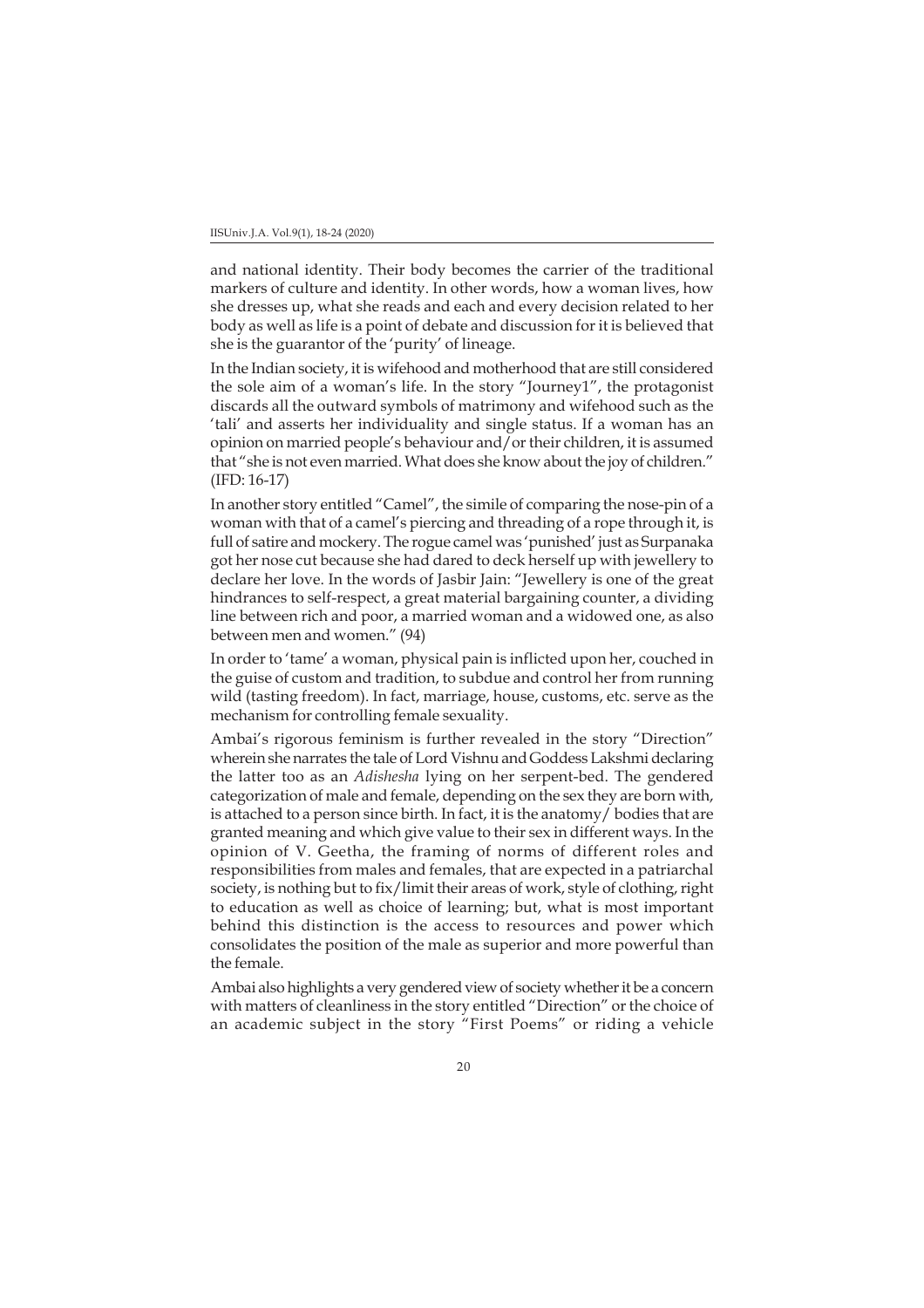"Vaaganam". When the question of cleaning the rubbish bins arises, it is said: "Women should come forward and take responsibility in this matter."(IFD: 43) Arguments such as 'Girls like Humanities and boys are good at Science', signals the discriminatory/ biased view of society to keep women bound to household duties and not let their minds engage in scientific pursuits for it is assumed that they can only be good at languages or history, etc. besides their daily chores. It is for this reason that in the story entitled "First Poems", the father says: "Girls could never be good at Science and Maths." (IFD: 51)

The unequal treatment meted out to women is best exemplified in the story "Vaaganam", albeit in a humorous manner. It was when Chithi sits on the motorbike that the debate begins thus: "It would be better to wash the motorbike in cowdung-water or to bathe Chithi herself in cow-dung." (IFD: 66) It is emphasized that "Girls with broken arms and legs never got married" (IFD: 70) But, what if a boy broke his limb? A girl who dreams to ride a cycle finally finds fulfillment when she comes upon a vehicle- an electronic oneon which she travels great distances thus acquiring subjectivity by going against the gendered view of society on what women should/can do and not?"She, who was descended from all those who had chariots composed of snake, lion, swan and horse, now had a vehicle of her very own." (IFD: 73) The voice of triumph over male power is rather resonant here.

Ambai's storytelling has an almost lyrical quality to it, with generous use of images and metaphors. One such story is "Parasakti and Others in a Plastic Box" about the gossamer bond between a mother and her two daughters. Here, Ambai has used the medium of letters for story-telling. The title story "In a Forest, a Deer" is a metaphorical story of Thangam Athai who, according to others, 'had never blossomed' for she just 'has a hollow body'. The story raises questions related to a woman's body, reproductive ability, barrenness and the social stigma attached to it. Despite the fact that her body is a battlefield on which all kinds of mental, physical and/or psychological war is played out, Thangam manages to keep herself at peace by accepting it the way it is and realizing her self by brushing aside negativities and social taboos. Nandita Gandhi and Nandita Shah observe that it is only a woman's reproductive functional abilities that give her worth and value in the society.

Ambai here throws light on the various traits of a woman's personality such as generosity, love, warmth and compassion, as seen in the loving caresses that Thangam showers on the children of her husband's second wife. A few questions that are posited here are as to why is womanliness determined only by a woman's marital status and/or capacity to give birth?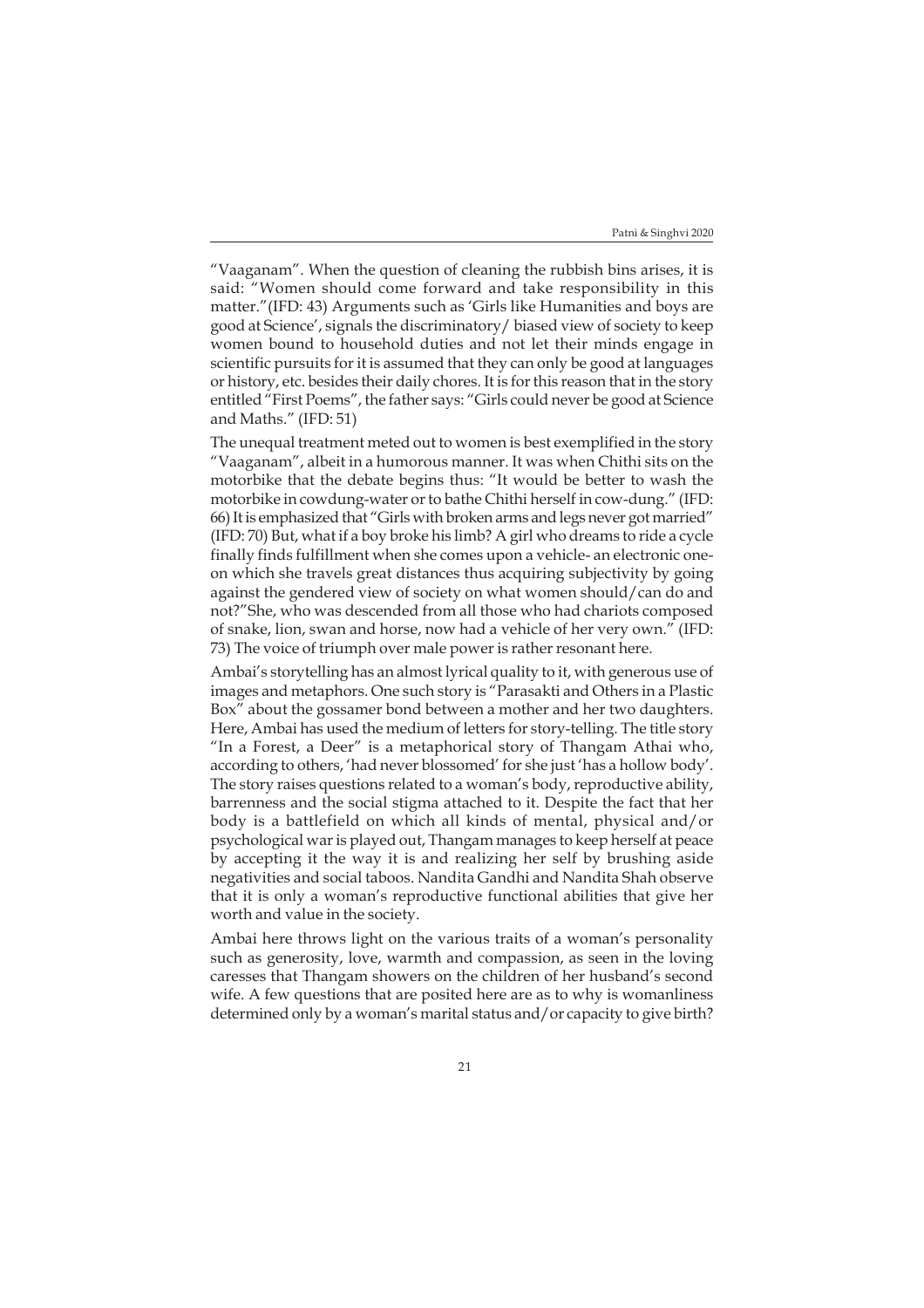Why is Thangam's body considered hollow even when she is capable of giving life to so many around her?

Tirumagal is another of Ambai's brave and unconventional protagonist who is shown playing three roles; a loving daughter, abused wife and caring mother. The story traces the journey of her emancipation from a life of oppressive relationships to that of an independent being who acquires agency to eventually attain her subjectivity. Agency calls for the ability to act with intent and awareness. And, in a woman, it empowers her to act effectively against her own oppression and subordination, thereby giving her a sense that she can be herself. Kathy Kea demystifies "empowerment" in Patti Lather's book, noting that it may be "liberating but it is also a lot of hard work and new responsibility to sort through one's life and re-build according to one's own values and choices." (76)

Ramasami, on the other hand, is portrayed as a true epitome of a progressive individual who displays the much-needed mutual understanding needed between men and women. His upbringing of Tirumagal –including respect for her abilities and her need for space - is an example which Ambai wishes to see in every father (male) for his daughter (female).

"Wrestling", as the name suggests, is for the war of the sexes; the war between Shanmugam and Shenbagam (husband and wife). Through the character of Shanmugam, Ambai shows male dominance and chauvinistic ownership of the wife as well as insecurity over her achievements while Nagammal (Ayya), just like Ramasami, is a man who considers both men and women as equals and does not discriminate between the two sexes when it comes to teaching music. Ambai thus projects Ayya as one who champions for equal rights for women, in both personal and professional spheres.

The archetype Sita in *The Ramayana* is the ultimate model of an ideal devoted Indian wife who is faithful to her husband and hence maintains her *pativrita dharma*like a virtuous wife*.* But these are age-old stereotypes and beliefs, and seem redundant - if not defunct –in today's world. If one wishes to understand the present social, economic, political and religious attitudes, then mythology is a sine qua non. It is by revisiting history and traditional/ cultural myths that one can apprehend the impact that these characters have on the psyche of a people.

Ambai contests these myths by comparing Sita with Chenthiru in the story entitled "Forest"*.* Chenthiru is a loyal wife who plays a vital role in her husband's firm.However, in spite of her hard work and devotion, she is refused partnership in the firm. She feels so offended by this behaviour that she decides to stay alone in a forest to explore life and her own self and find peace. Parallel to this story runs the well-known tale of Sita who too found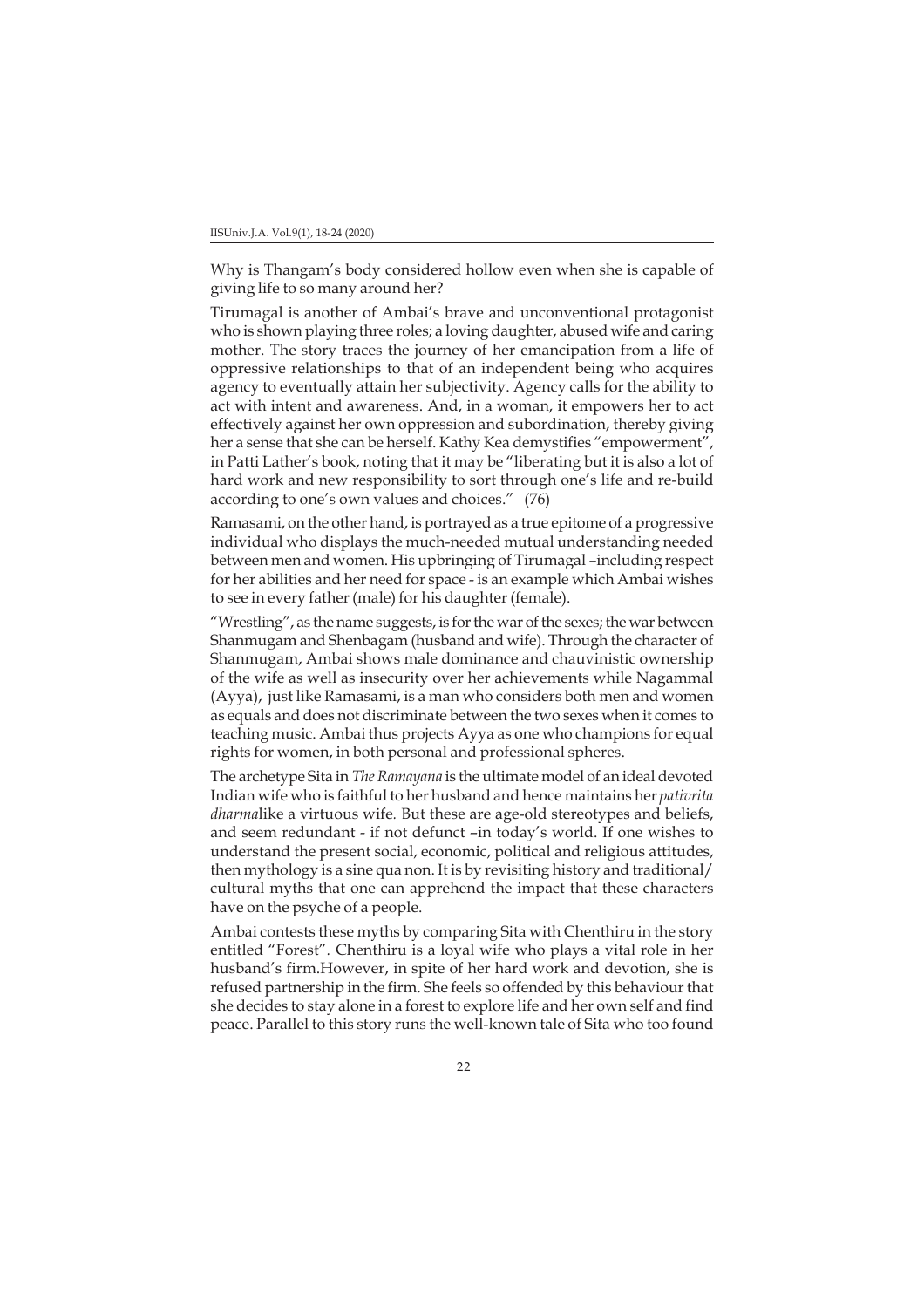shelter in a forest after being banished by Rama. Ambai, however, revisits the epic to re-write it by giving space to Sita for self-realization and selfexploration, thereby making her point in favour of the expansion of boundaries for a woman.

In other words, Ambai deconstructs the story of *The Ramayana* to that of *Sitayana,* from the perspective of Sita who questions the norms of wifehood and daughterhood thus hitting hard on the discriminatory and biased view of society. She even despises the actions of Rama. Finally, she redeems herself and emerges as an empowered woman who reclaims agency and discovers herself when she says:"It is my life, isn't it? A life that many hands have tossed about, like a ball. Now let me take hold of it; take it into my hands."(IFD:178)

 Many unjust practices are exposed by Ambai (viz. the double standards of morality, gender wars, clashes of ego, confinement to domesticity, hierarchical order of family and many more) who questions social attitudes using diverse narrative strategies. Proverbs, myths, music, food and colloquialisms, have been made use of to explore a woman's space, self, silence, self-realization, subjectivity, dreams, sexual-awareness, communal harmony, autonomy, and the like. All of these point to Ambai's own brand of feminism which is more about advocating for the "non-degradation of human beings than bra-burning." (Chowdhry) In fact, she has re-defined and re-negotiated a whole spectrum of relationships including those of father-daughter, mother-daughter, husband-wife, teacher-student, loversfriends, etc. In Ambai's own words, the book is thus not just about women but about the need to see women's writing beyond the classification of "women's perspective" or "transformative literature". This leads to an understanding of her work in a broader perspective, and not just as a woman's work dealing with issues pertaining to women. Holmstrom maintains in the 'Introduction' to the anthology:

There has always been in her work a thrust towards freedom from bondage, the letting go of identities that we are forced into, one way or another. (1)

Paula Richman too remarks: "Lakshmi is passionately interested in women's lives and experiences; the spaces they occupy; their support system; and, their sustaining dreams". But, a majority of her stories deals with the issue of "quest for self-realization and liberation". **(**Rajbanshi 390) The general consensus that thus emerges is that Ambai attempts to transform the selfimage of women by re-drawing the map of patriarchal domination and its degenerative influence on women.

To sum up, Ambai has dexterously dealt with a range of references to childhood memories; the experience of exile and travel; the Tamil diaspora;